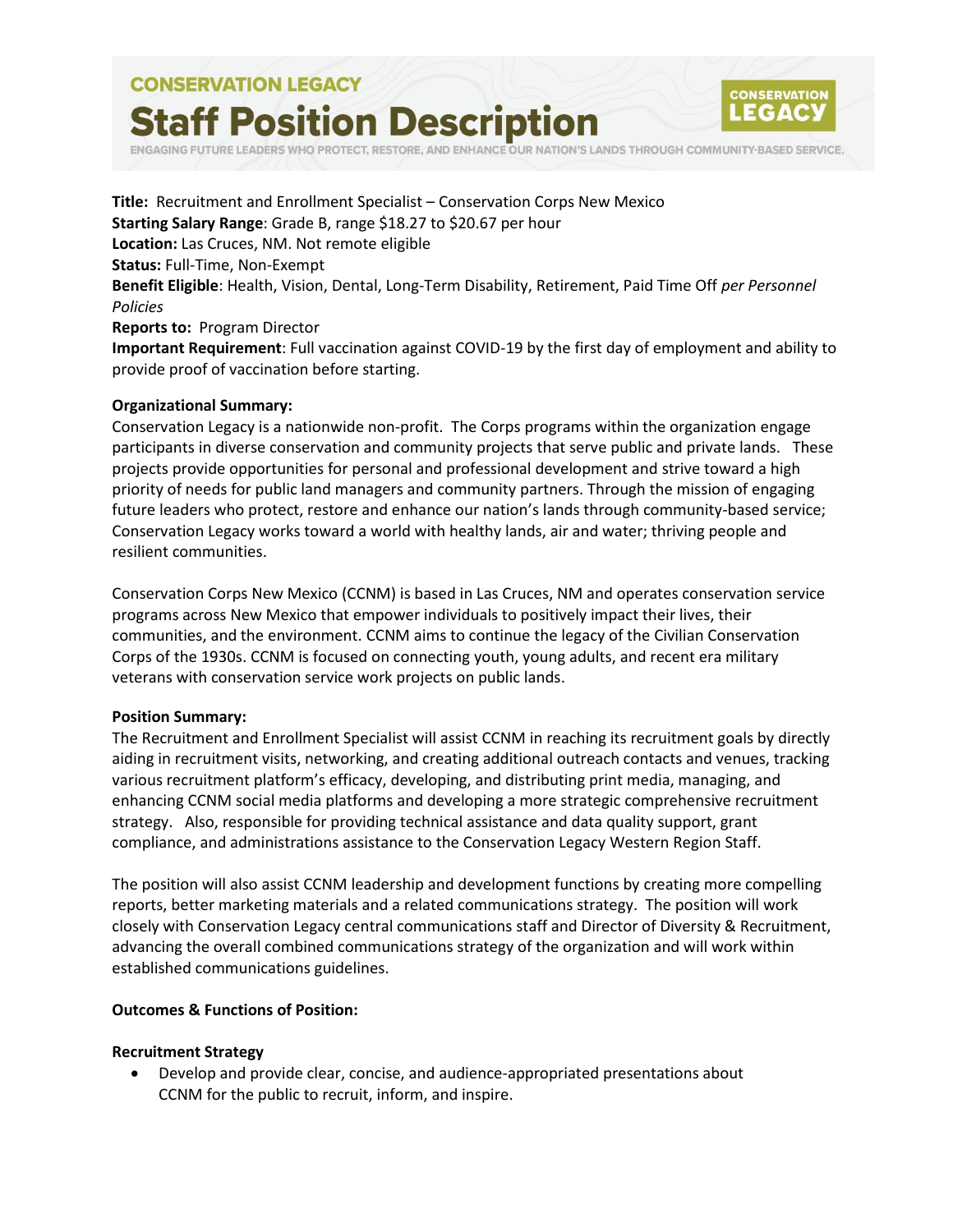- Enhance CCNM recruitment and outreach strategies to increase the applicant pool for general conservation crews and crew leaders.
- Develop additional recruitment and outreach strategies for targeted and diverse populations such as protected veterans, affinity crews, and youth programs.
- Maintain and update position announcements to reflect current recruitment needs and opportunities.
- Implement and refine enhanced social media recruitment presence.
- Track efficacy of current CCNM recruitment platforms, make recommendations for improvements based on data collected.
- Receive and review applications, conduct initial screening interviews, check references, and refer applicants to appropriate location/program.
- Work with Leadership to develop CCNM Master Recruitment Plan and ensure implementation across offices through program staff capacity.
- Report to leadership on findings and provide data that help determine program offering
- based on needs assessment and recruitment viability.

## **Enrollment**

- Manage internal and external databases related to AmeriCorps member terms of service.
- Continuously increase knowledge of National Service and AmeriCorps compliance by reviewing policy communication and attending trainings and conferences.
- Ensure timely enrollment, tracking, and exiting of AmeriCorps participants and Crew Leaders.
- Collaborate with other Conservation Legacy programs to foster cross-program efficiencies.
- Conduct regular checks to ensure data collected is complete and accurate.
- Work closely with staff to compile quarterly and semiannual progress reports.
- Assist with other administrative duties as assigned.

# **Outreach, Communications, Marketing**

- Develop language based on desired outcomes from prospective candidates to develop greater affinity and relevance for corps programming.
- Enhance CCNM visibility in its service area and across the country.
- Promote CCNM as well as Conservation Legacy mission, programs, and achievements.
- Respond to general inquiries from CCNM websites and the public in a timely manner.
- Maintain alumni database inquiries from CCNM engagement activities, update employment opportunities from partners on the Alumni pages.
- Provide members with information and community resources and jobs.
- Work with CCNM Corps, Crew, and IP Directors and Conservation Legacy Communications staff to create compelling partner outreach materials, program overview brochures, performance, and grants reports, etc.
- Refine and target CCNM media strategy and presence.
- Develop press releases and stories in area newspapers, publications, and other media.
- Monitor social media and other outreach to ensure cohesive and appropriate organizational message and presence.

# **Other Duties**

• Successfully engage and support an inclusive work environment, particularly for

May 2022 M. Norris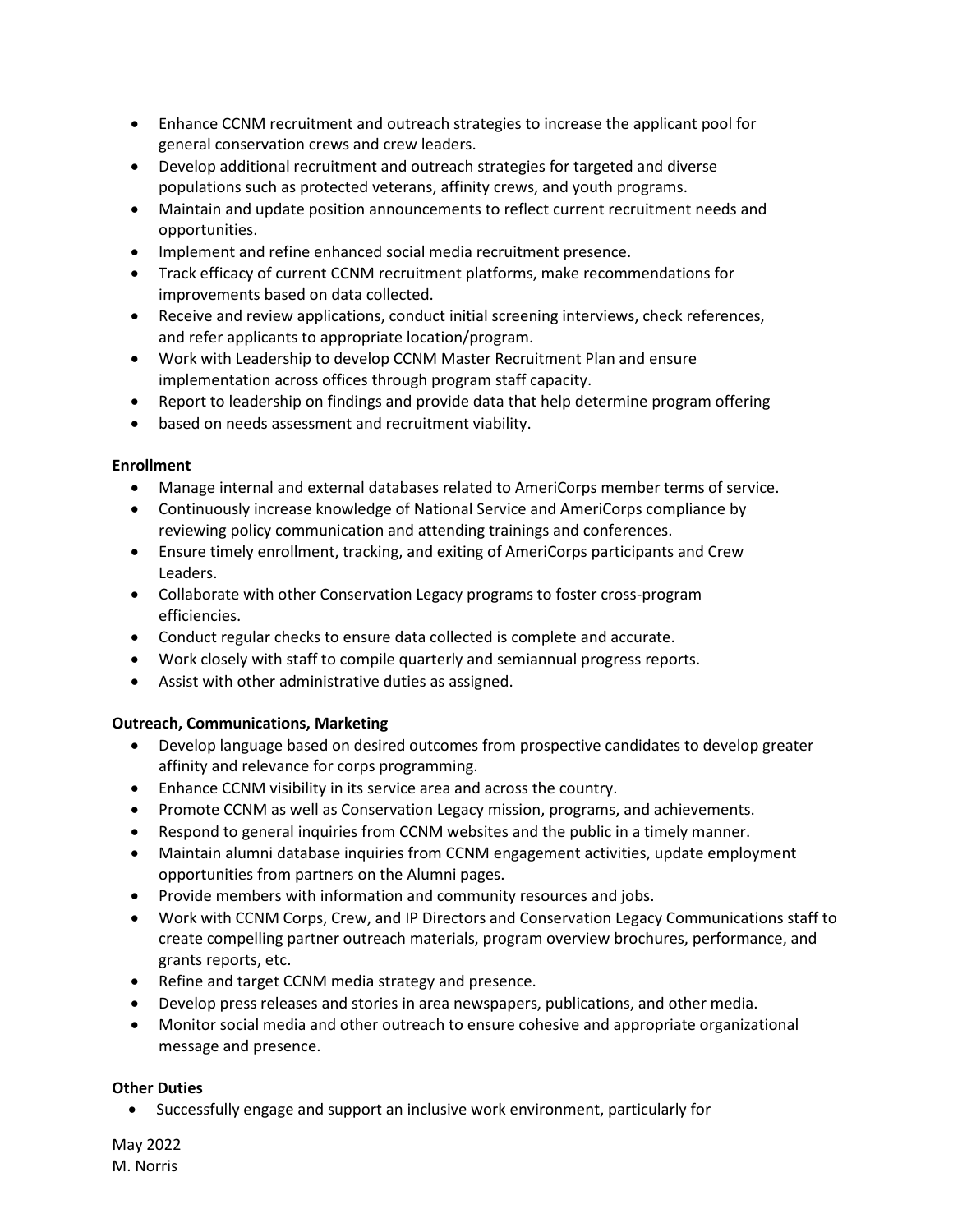underrepresented populations within the organization and the communities CCNM serves.

- Participates in organizational-wide teams, projects, and initiatives that support the work of the Strategic Plan goals.
- Establish and maintain effective working relationships with co-workers, other agencies, and the public.
- Work a flexible schedule, including some nights and weekends.
- Assist with Leadership, crew member trainings, and orientations as requested and needed.
- Help create and implement AmeriCorps days of service and other volunteer service days as well as other espirit de corps events.
- Assist members with field notes and submission of crew and project photos, maintain and audit the photo filing systems in Dropbox

# **Organizational Advocacy**

- Successfully engages, leads, and supports an inclusive work environment for those of underrepresented populations within the organization and the communities we serve.
- Leads and/or participates in organizational-wide teams, projects and initiatives that support the work of the Strategic Plans goals.
- Reports any potential complaints within the organization as identified in the Personnel Policy Manual.
- Assists or leads other responsibilities, as assigned.

**Other "Hats" You May Wear**: Customer Service, Relationship Development, Marketing, Administrative, Supervision or Mentorship to Others, Facilitator, Trainer, Facilities, Human Resources, Supervisor

### **Physical Requirements:**

*Conservation Legacy is committed to the full inclusion of all qualified individuals and will ensure that persons with disabilities are provided reasonable accommodations to perform essential job functions. Some positions may require periodic overnight travel, non-traditional work hours, ability to move across varied terrain, use program-specific tools and a range of technology on an infrequent or frequent basis. Exerting up to 25 pounds of force occasionally to lift, carry, push, pull, or otherwise move objects. Ability to safely drive an organizational vehicle may also be required for some positions. If you need assistance and/or a reasonable accommodation due to a disability during application or recruiting process, please send a request to the hiring manager.*

# **Qualifications:**

- Previous experience with recruitment, outreach and/or communication functions.
- Previous experience in youth development, conservation, national service, or corps field.
- Ability to successfully work in a fluid, changing work environment.
- Ability to operate Microsoft Office programs and applications, or similar platforms.
- Ability to keep others and oneself, in remote locations, accountable to expectations.
- Valid Driver's License and Insurable Driving Record per Personnel Policies.
- Must be able to pass the organization's criminal history check requirements.
- Full vaccination against COVID-19 by the first day of employment and ability to provide proof of vaccination before starting.
- Exhibits the ability to effectively collaborate with diverse teams or with a variety of populations, including those underrepresented at our organization and those of BIPOC communities.
- Ability to carry out assigned work independently or with minimal supervision.